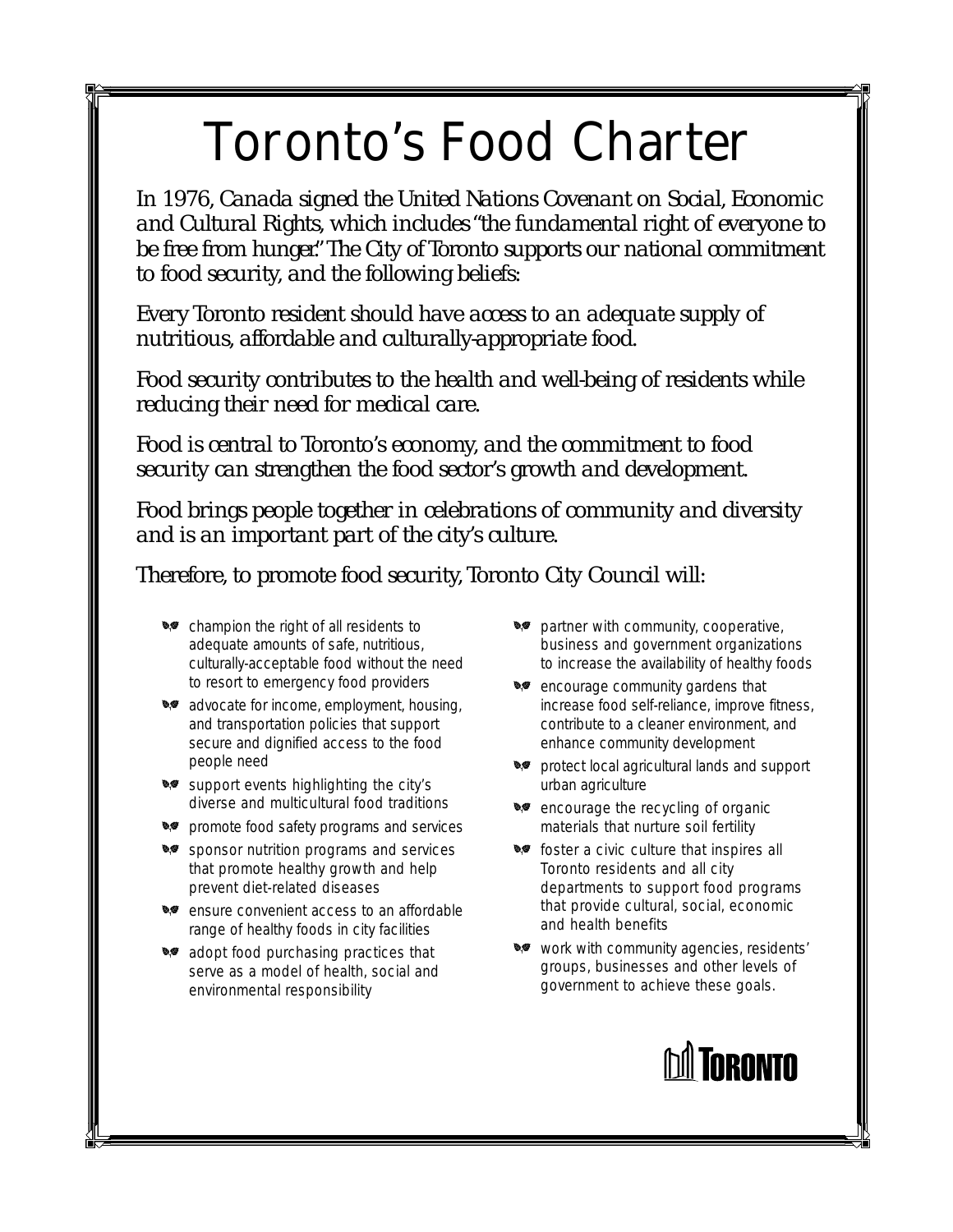# **Towards a food-secure city**

Canada's National Action Plan for Food Security states that "Food security exists when all people, at all times, have physical and economic access to sufficient, safe and nutritious food to meet their dietary needs and food preferences for an active and healthy life."

In May 2000, Toronto City Council voted unanimously to become a food-secure city that would strive to ensure:

- **A** the availability of a variety of foods at a reasonable cost
- $\bullet$  ready access to quality grocery stores, food service operations, or alternative food sources
- **•** sufficient personal income to buy adequate foods for each household member each day
- **A** the freedom to choose personally- and culturally-acceptable foods
- **•** legitimate confidence in the quality of the foods available
- **A** easy access to understandable, accurate information about food and nutrition
- **A** the assurance of a viable and sustainable food production system.

# **Ten reasons why Toronto supports food security**

Food is a need all people share. So is the need for food security. Food security is not someone else's problem. Nor is it a problem that can be safely ignored by anyone or any government. If our city depends on imports for basic staples, we have a food security problem. If foods aren't labelled accurately so people know exactly what's in them, we have a food security problem. If foods aren't properly

inspected, we have a food security problem. If topsoil erodes and water tables are polluted, future food security is threatened. If healthy foods aren't affordable, we're all just one layoff, one divorce, one major accident or illness away from food insecurity.

Food security, however, is not just a set of problems. It creates opportunities.There are at least ten good reasons why investments in food security are among the smartest ethical investments a city can make, and why Toronto is starting to make those investments now.

# *1. Food security means no-one in the city goes to bed hungry.*

Toronto tries to be a city where everyone belongs, feels part of a larger community and has an opportunity to contribute. It does not want to be a city torn between haves and have-nots.The decision to make Toronto a food-secure city acknowledges that each of us is affected by the well-being of others. International studies show that people from all income groups are healthier when people from low-income groups are also healthy.<sup>2</sup> Some people see this commitment as a matter of conscience and respect for human rights. Some see it as enlightened self-interest and respect for the conditions that create a safe and liveable city. Either way, food security is essential to an open, peaceable and civil city Torontonians can take pride in.

# *2. Food security makes the city more affordable.*

Toronto is one of the few world cities in which people from all walks of life can still afford to set up home and raise families. But

<sup>&</sup>lt;sup>1</sup> Canada's Action Plan for Food Security: A Response to the World Food Summit, 1998.

<sup>&</sup>lt;sup>2</sup> For example, the poorest people in Sweden are healthier, on average, than the richest people in England. See Dennis Raphael, "Public Health Responses to Health Inequalities," *Canadian Journal of Public Health*, November-December 1998, page 89; R.G. Wilkinson, *Unhealthy Societies:The Afflictions of Inequality* (New York: Routledge, 1996); D.Vagero et al.,"Health Inequalities in Britain and Sweden," *The Lancet*, 1989, no. 2, pages 35-36; D. Loon et al.,"Social Class Differences in Infant Mortality in Sweden:A Comparison with England and Wales," *British Medical Journal*, 1992, vol., 305, pages 687-91.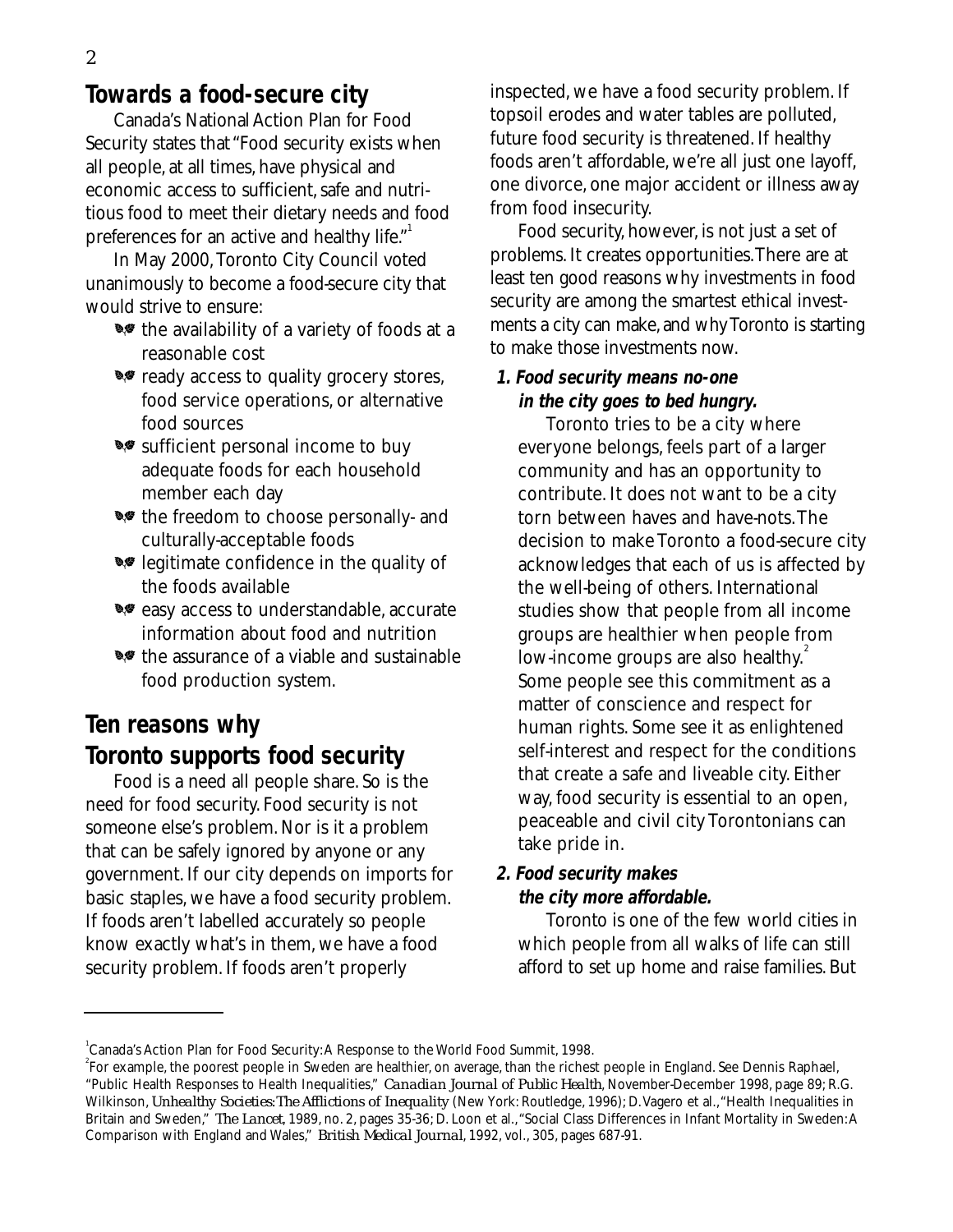it's an expensive place to live. During the 1990s, despite the boom in some economic sectors, the number of Toronto families living in poverty increased, both absolutely and relatively. Food banks, created as a short-term stopgap during the 1980s, became permanent fixtures in the city.

Measures that enable people to buy and prepare healthy but inexpensive food, or to grow some of their own food, help make the city more affordable to everyone.

## *3. Food security means every child gets a head start.*

Kids need a nourishing breakfast and a good lunch to get the most from their school day. Research proves that child nutrition and learning are closely linked, and that childhood nutritional shortcomings can last a lifetime.That's why school nutrition programs are well established across Europe and the United States.

Canada is the only western industrialized country that does not have a national child nutrition program. But Toronto gives 65,000 children a head start on their day and their life with school breakfast, snack and lunch programs supported by the city, province, volunteers and local businesses.

## *4. Food security*

#### *saves on medical care.*

A healthy diet is the most cost-effective form of health care available. Heart disease, strokes, diabetes and cancer, all of which are related to diet, cost Toronto \$491 million a year in medical bills and lost productivity. Many worry that a public and universal health care system cannot sustain the burden of expensive treatments of preventable diseases.To protect Canada's health care system, especially as the population ages and chronic diseases peak, nutrition needs to be treated as a first line of defence.

#### *5. Food security means more local jobs.*

Unlike people in many world cities, Torontonians rely almost entirely on food trucked from thousands of kilometres away.That means Toronto's food dollars travel thousands of kilometres to create jobs elsewhere.

It doesn't have to be that way, especially in a region that has the best farmland in Canada. As recently as 1960, most of Toronto's food came from within 350 kilometres of the city limits. If even 1.5 % of Toronto's surface area were made available to market gardeners and greenhouse operators, we could create a \$16 million a year industry growing 10% of our city's fresh vegetables. A combination of vacant, underused land and flat empty roofs makes that goal achievable.

# *6. Food security*

#### *is environmentally friendly.*

The more we rely on the Greater Toronto Area for food, the more we will enjoy fresh air and clean water.

Since plants store carbon dioxide and release oxygen, gardens improve air quality. Local growers also reduce the need to bring in food by truck.Trucks burn 10 times more energy in transit than is in the food itself. Growing 10% of our vegetables in the city would reduce greenhouse gas emissions by 37.9 kilotonnes a year, help meet Toronto's commitments to reduce global warming, and avoid more than \$5 million in environmental costs.<sup>3</sup>

Plants also absorb rain, and keep rainwater out of the sewage system, where it's difficult and costly to treat. Rooftop gardens collect rainfall, and lower a building's heating and cooling needs. Putting gardens on top of 20% of the city-owned buildings in Toronto

<sup>3</sup> Calculations provided by Rod MacRae, Ph.D., food policy advisor, at the request of the Toronto Food and Hunger Action Committee.